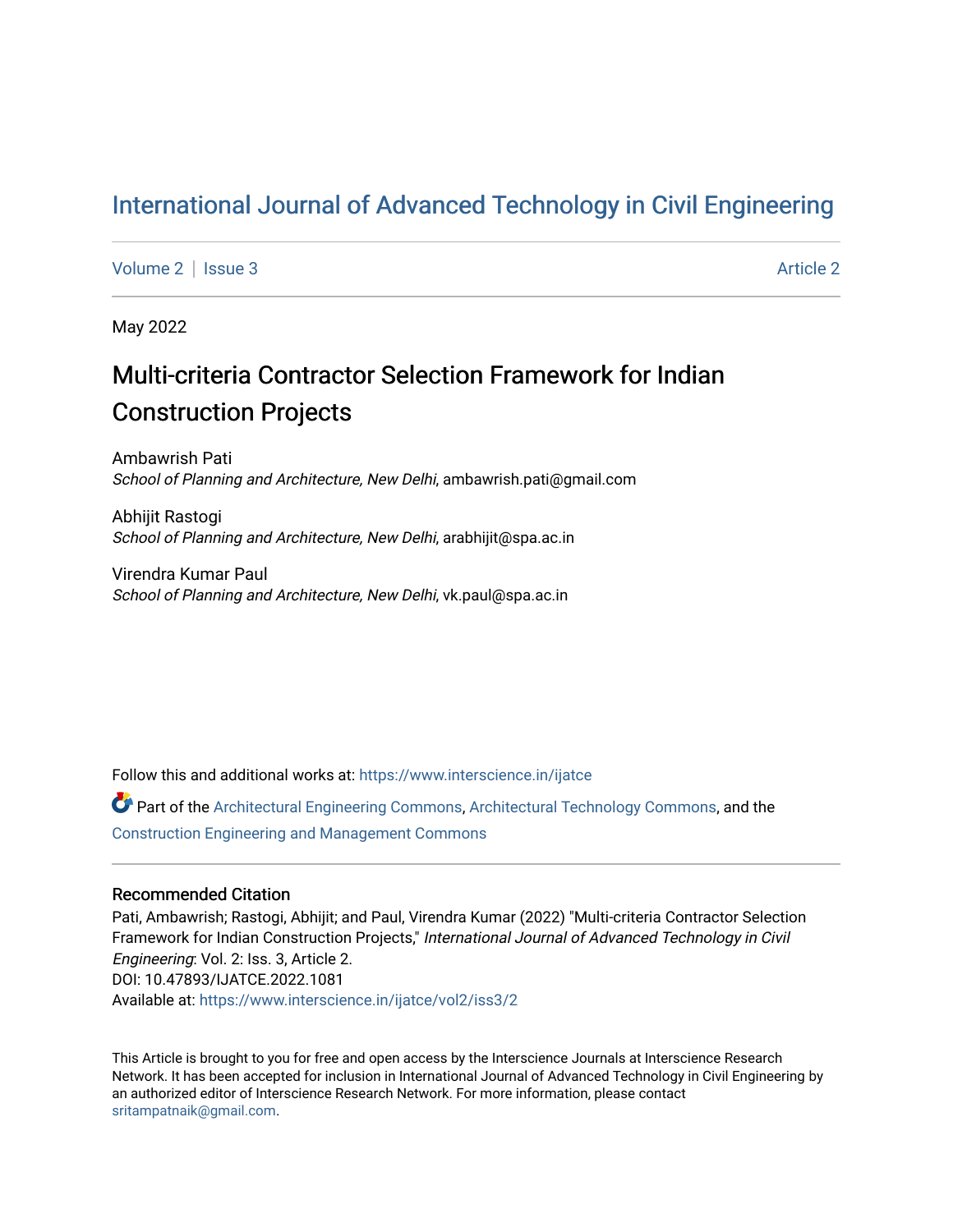# Multi-criteria Contractor Selection Framework for Indian Construction Projects

## Cover Page Footnote

Department of Building Engineering and Management, School of Planning and Architecture, 6 Block B, IP Estate, New Delhi - 110002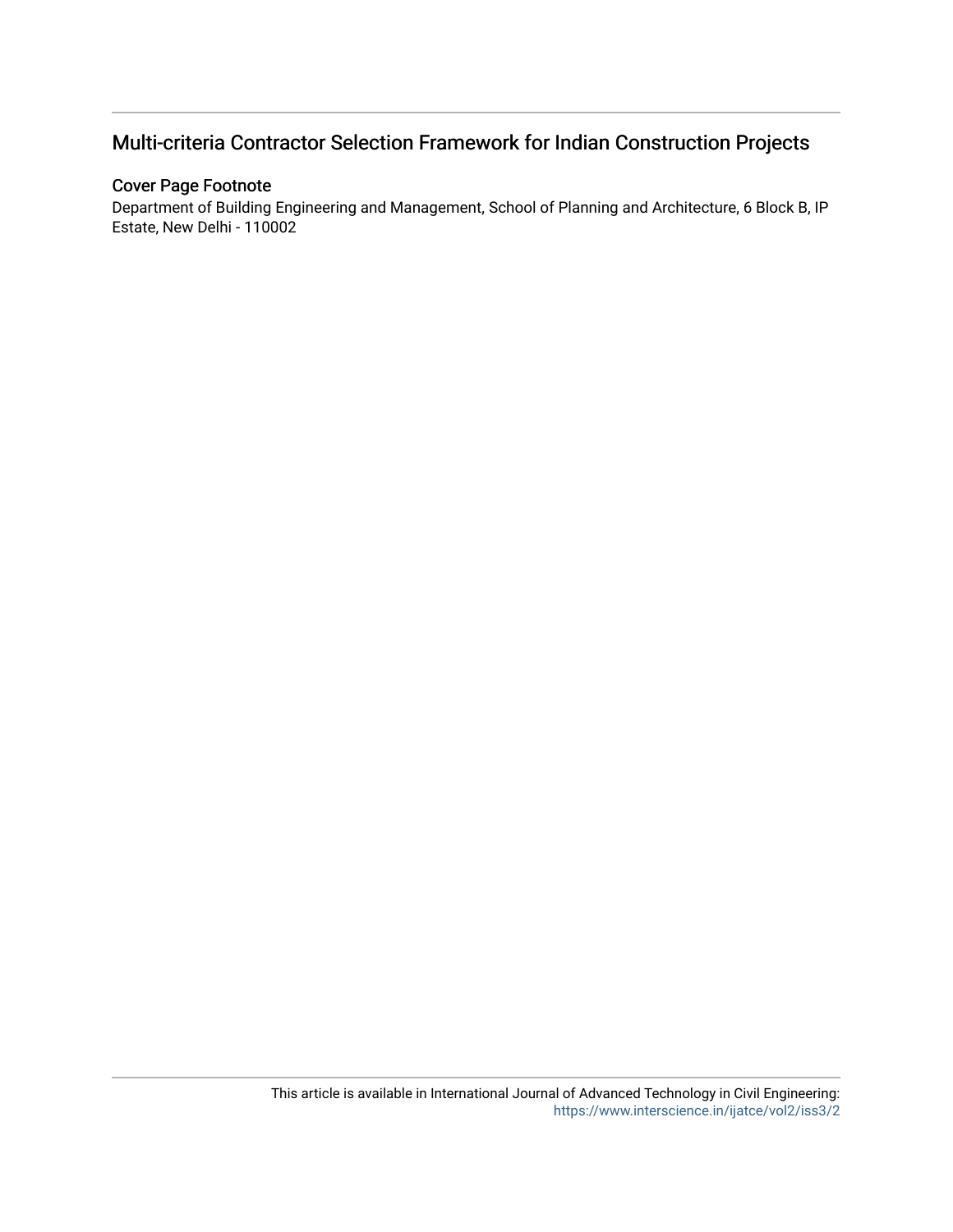### **Multi-criteria Contractor Selection Framework for Indian Construction Projects**

Ambawrish Pati P.G Student, Department of Building Engineering and Management School of Planning and Architecture, New Delhi India e-mail[:ambawrish.pati@gmail.com](mailto:ambawrish.pati@gmail.com)

Virendra Kumar Paul Professor, Department of Building Engineering and Management School of Planning and Architecture, New Delhi India e-mail[:vk.paul@spa.ac.in](mailto:vk.paul@spa.ac.in)

*Abstract***— In this paper contractor selection practice in India has been analyzed in detail to find out the gaps in the prevailing system & also compared with the selection systems outside India. This study aims to develop a multi-criteria contractor selection framework that can incorporate multiple evaluation criteria along with the relative weightage.**

**In this study, it has been identified that in India, as per the guidelines the contractor selection in the case of most popular Design Bid Build (DBB) projects is done based on Least Cost Selection (LCS) only. In LCS, the final selection is based on cost or bid price only. In some cases, Quality & Cost Based Selection (QCBS) is applied for contractor selection. However, QCBS is mainly used for consultant selection or selection of service providers. On the other hand, in many other counties, there are systems that follow multiple criteria for contractor selection to ensure the overall performance of the contractor. Hence, in India, there is a need for a structured, multi-criteria contractor selection system. The system should cater to the objective of contractor selection in the case of DBB projects & also should be responsive to the present need for selection based on multiple criteria.**

*Keywords- Contractor Selection, Least Cost Selection (LCS), Multi-criteria Selection Framework, Quality & Cost Based Selection (QCBS), Analytic Hierarchy Process (AHP), Relative Importance Index (RII)*

#### I. INTRODUCTION

The construction industry is one of the main backbones of the Indian economy. In the year of 2008, The Indo-Italian Chamber of Commerce & Industry published a report which states that the construction industry is the second largest contributor to the Indian economy just after agriculture. As per a publication by the Reserve Bank of India (RBI) in the year 2020, the construction industry has a share of around 8.2% (estimated ₹670,778 crores) of the overall national GDP. The key to the growth & contribution of the construction industry can be traced to rapid urbanization,

Abhijit Rastogi Assistant Professor, Department of Building Engineering and Management School of Planning and Architecture, New Delhi India e-mail: [arabhijit@spa.ac.in](mailto:arabhijit@spa.ac.in)

overall economic development & people's increasing expectations for improved living quality.

With construction projects becoming large & complex, traditional methods of project delivery are becoming outdated. Contractors being at a pivotal role plays a very important role in the overall performance of a project [1]– [3]. Therefore, selecting the right or suitable contractor for a project is a very crucial challenge & this initial decision can affect the project's success. The traditional system for contractor selection based on the least cost proves to be not suitable for today's project delivery, also selected based on the least cost only can sometimes compromise on quality & other project performance factors [4]–[6]. To have a sound selection of construction contractors several & often conflicting objectives or alternatives are to be considered such as tender price, completion time, the experience of the contractor, responsiveness of the tender price, etc. [7], [8].

In India, contractor selection for any public project is based on the guidelines laid by 'The Ministry of Finance, Government of India in the 'Manual for Procurement of Works' which mentioned that the contractor selection in case of projects delivered under the Design Bid & Build (DBB) model is based on the traditional least-cost selection (LCS) system, which is sometimes referred to as L-1 selection system [9]. To make this system flexible & more adoptive to the present trend, additional concepts of pre-qualification & eligibility criteria are there. But those are based on some simple pass-fail criteria or qualifying marks, and the final selection is done based on least-cost only, without considering other parameters. Whereas outside India there are many prevailing systems of contractor selection where they consider multiple criteria for the selection of construction contractors. In a report published by NITI Aayog, the Government of India states that some model arrangements should be made to improve contractor procurement to ensure better project performance [10]. Other papers also aptly stated that the least-cost selection of contractors can cause serious damage to project performance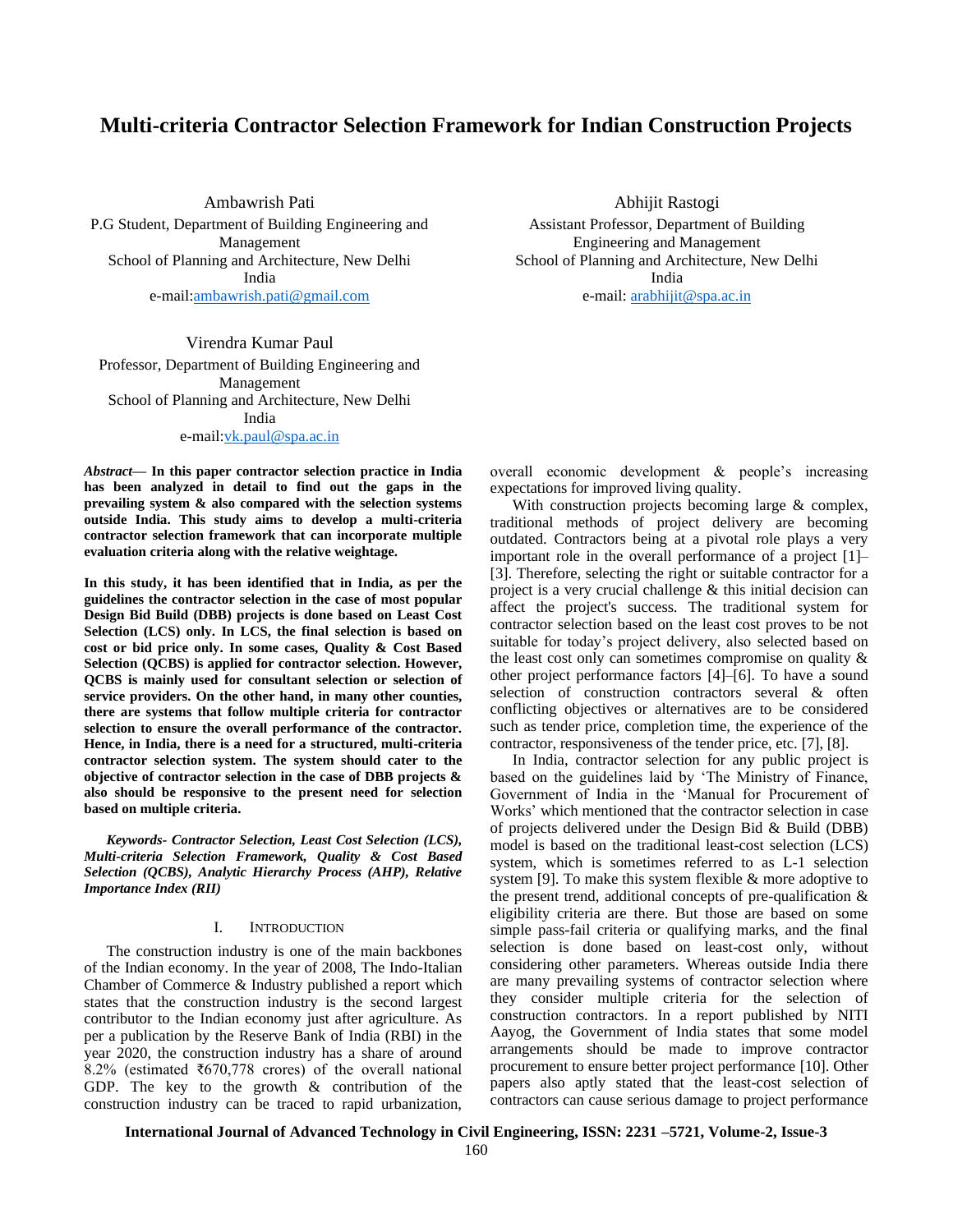causing delay & cost overrun & hence should be revised [11]–[14].

#### II. LITERATURE REVIEW

#### *A. Contractor Selection in India*

As part of the literature review, Indian contractor selection systems are studied from the public procurement guidelines like - (i) 'Manual for Procurement of Works, 2019' by Ministry of Finance, Department of Expenditure, Govt. of India, (ii) 'General Financial Rules (GFR), 2017' by Ministry of Finance, Department of Expenditure, Govt. of India, (iii) 'Defence Procurement Manual, 2009' by Ministry of Defense, Govt. of India, (iv) 'CPWD Works Manual - 2019' by Central Public Works Department (CPWD), India and (v) 'Standard Operative Procedures (SOP) for CPWD Works Manual - 2019' by Central Public Works Department (CPWD), India [9], [15]–[18].

All the public guidelines mentioned above use the system prescribed by the Ministry of Finance, Government of India in Manual for Procurement of Works, 2019 & General Financial Rules (GFR), 2017 partly or as a whole to formulate their contractor selection procedure. The contractor procurement process is divided into three major stages – (i) bidding, (ii) evaluation  $\&$  (ii) selection. The bidding stage follows different practices based on the number of envelopes to enclose the technical & financial bids  $\&$  also based on the number(s) of the stage(s) for evaluation of the technical & financial bids. The bid evaluation stage considers all the bid-related documents & information shared by individual contractors including the bid price. It is this stage where the evaluation authority can review the prequalification or eligibility criteria, but based on qualifying or pass-fail marks only. At the selection stage, the work is awarded to the winning contractor based on the least price only.

#### *B. Contractor Selection Outside India*

Several works of literature pointed out that outside India, there are many prevailing systems of contractor selection where they consider multiple criteria for the selection of construction contractors. In Canada, the final selection & award of work is based on the combined financial & technical score of the contractor [19], [20]. In the European Union countries, they emphasize the technical capability, experience & past performance of the contractor [21]. Implementing the EU Directives on the selection of economic operators in public procurement procedures, China has a well-structured multi-criteria selection system for contractor selection [22]. Whereas in the USA, the final selection of a contractor is based on a group decision by a panel of evaluators which takes into account multiple criteria to arrive at a decision [23].

#### *C. Gap in Indian Selection System*

Several researchers have rightly pointed out some of the major gaps in the prevailing contractor selection practice & suggested mitigation to the same. In a joint study performed by KMPG & PMI in association with the Ministry of Statistics and Programme Implementation (MoSPI), the Government of India has suggested some critical attributes that can result in project failure due to wrong contractor selection [24]. Several other researchers pointed out attributes like - inadequate experience, poor estimation of time by the contractor, project financing issues from the contractor's side, faulty project bidding, rework due to errors, delay in resource mobilization, inadequate equipment support, etc. [25]–[30]. As per Central Vigilance Commission (CVC), Government of India (2002) the major problems in Indian contractor procurement are  $-$  (i) tenders issued to ineligible applicants, (ii) justification statements not prepared due to lack of data resulting from faulty prequalification & tender document, (iii) contractors get selected based on the flimsy ground due to lack of strict & structured selection criteria.

#### *D. Previous Research on Contractor Selection System*

This study has explored the already existing research works & literature available in the same domain. [6] in their study pointed out that some of the critical success factors for construction projects are directly related to the contractor like - the contractor's experience, cash flow, effective site management, cost control, etc. [31] has stated that several projects are failing because of the incompetency of contractors, which can be a result of inappropriate selection criteria which can finally result in the wrong selection of the contractor. In China, there exists a well-structured multicriteria contractor selection system. In addition to the tender price, this system takes into account several key factors such as technical solution, contractor's organization, financial capability, management resources, previous experience, performance record, current workload, past client/contractor relationship, safety precautions, and so on [22], [32]. [31] have performed a quantitative study to find out a set of indicators that guide the project owner to select a capable or suitable contractor. [26] investigates the contractor selection in Malaysia & found the relational nature of various factors, price & prequalification in the process of contractor selection. [7] highlighted the existence of complexity of selection criteria leading to the non-selection of the potential contractor.

#### *E. Tool(s)*

Several tools have been studied which can help in multicriteria decision making considering relative weightage & ranking of individual selection criteria or parameters & their interrelation. After comparing the tools, AHP (Analytic Hierarchy Process) has been selected, it is a Multi-Criteria Decision Making Method to derive weights from paired comparisons. It is commonly used for project prioritization and selection. AHP captures strategic goals as a set of weighted criteria that can then be used to prepare a score [33], [34]. AHP has been selected for this study as it can work with group decisions, can incorporate the relative weightage & interrelation of parameters required in this study, also performing AHP analysis doesn't require any special expertise of the respondents  $\&$  is simple [34]. AHP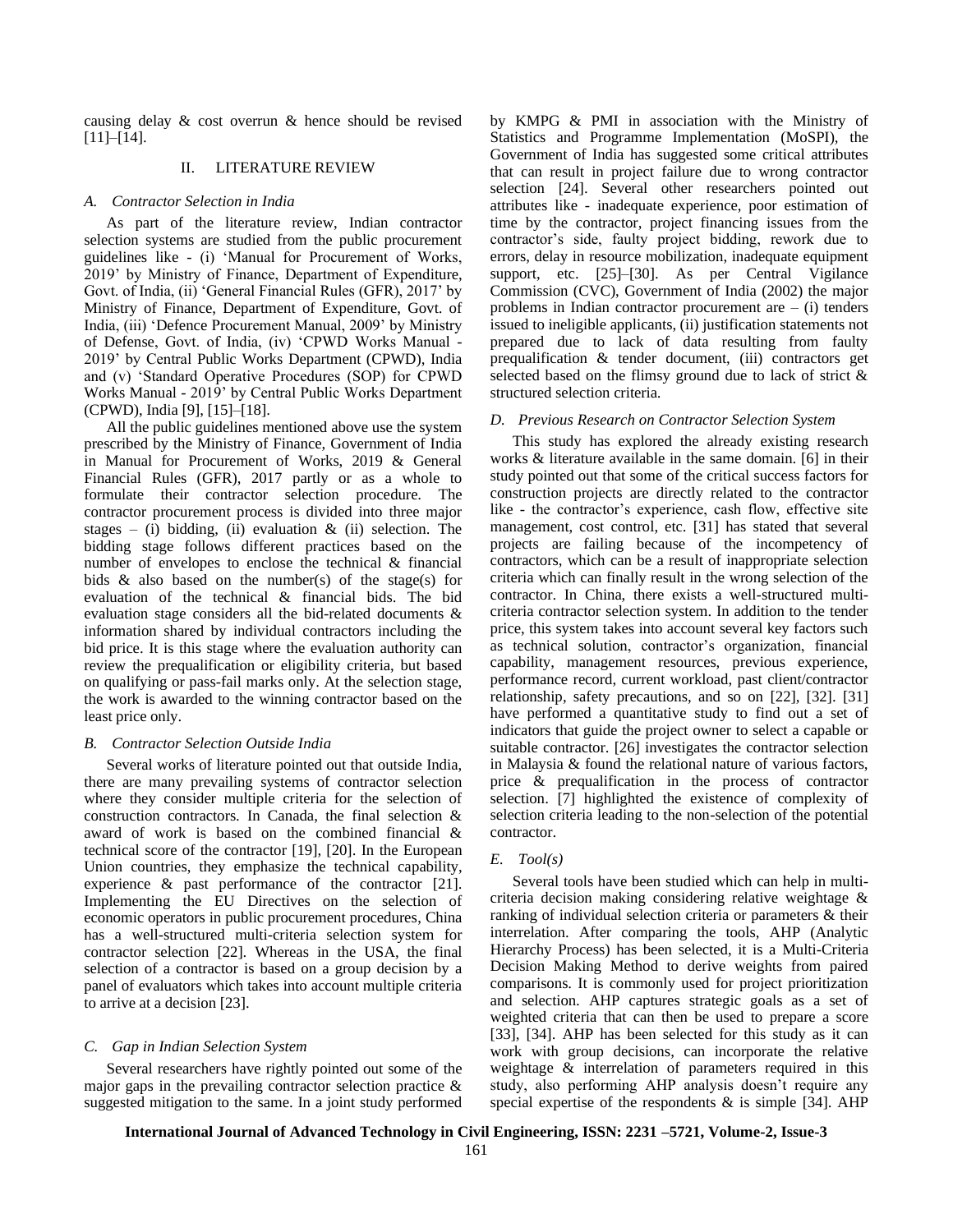has been used in this study to derive the weights of the contractor selection parameters or criteria to further use in the selection process.

#### III. RESEARCH METHODOLOGY

The overall research has been divided into three major parts – (i) identification of minute attributes for contractor selection and also the major parameters to consider as per the Indian context, (ii) deriving the weights of the attributes  $\&$ parameters for selection of contractor  $\&$  (iii) developing the selection framework based on the weightages derived. The detailed flowchart in which research is carried out is



Figure 1. Research Methodology Flowchart

#### IV. CONTRACTOR SELECTION ATTRIBUTES AND PARAMETERS

#### *A. Identification & Grouping*

As shown in Figure 1, a total of 22 attributes are identified from published literature across the globe. These 22 attributes can together define the overall performance of a contractor & thus should be considered in the selection framework. On the other hand, from the Indian government & public procurement guidelines, a total of 6 major parameters are Identified that can define the contractor performance in the Indian context.

To group the 22 attributes under the 6 parameters, an expert opinion survey has been conducted among 10 experts with at least 10 years of experience in the field of contractor procurement in India. Based on the result from the expert opinion survey the attributes are grouped under the parameters for further use.

#### *B. Weightages of the Parameters*

To derive the weightages of the 6 major parameters, Analytic Hierarchy Process (AHP) has been used. A pairwise comparison survey has been conducted with a total of 30 respondents experienced in the field of contractor selection in India. The survey result has been consistent enough as the inconsistency rate is only 2% as compared to the threshold of 10%. Hence, the weightages in Table 1 which have been derived as the outcome from the AHP, can be considered.

TABLE I. WEIGHTAGES OF CONTRACTOR SELECTION PARAMETERS

| SI.           | <b>Parameters</b>                 | Weightage | $\frac{6}{9}$<br>Weightage |  |  |
|---------------|-----------------------------------|-----------|----------------------------|--|--|
|               | Bid price                         | 0.37      | 37                         |  |  |
| 2             | Financial capabilities            | 0.21      | 21                         |  |  |
| $\mathcal{R}$ | Technical & resource capabilities | 0.20      | 20                         |  |  |
|               | Experience                        | 0.14      | 14                         |  |  |
| .5            | Quality & performance             | 0.05      |                            |  |  |
| 6             | Environment health & safety (EHS) | 0.03      |                            |  |  |
| <b>Total</b>  | 100                               |           |                            |  |  |

While discussing the weightages of different parameters for the selection of contractors in India, the objective of contractor selection or procurement should be very clear. In the case of Design Bid Build (DBB) projects, a detailed design & specification is already there & the objective of contractor procurement is to select a competent contractor who can carry out the work of construction or execution as per the design & specification with sufficient technical knowledge, experience, quality, etc. & of course within the reasonable or best possible price. Now, if we look into the graphical representation, Figure 2 of the weightages derived above in Table 1, there are three distinct groups, viz. (i) parameters with high importance, (ii) parameters with moderate importance & (iii) parameters with low importance.



Figure 2. Weightages of contractor selection parameters

After analyzing the above results, it can be inferred that the derived weightages go with the main objective of contractor procurement in the case of DBB projects. It gives importance to bid price to get the best or most reasonable price. On the other hand, unlike LCS or L-1 System, it doesn't offer 100% weightage for bid price at the selection stage. Out of a total of 100%, bid price gets only 37% of the weightage, rest 63% is given to other criteria of contractors like - financial strength, technical & resource criteria, experience, past performance, quality, etc. to ensure a smooth overall contractor performance, by ensuring a sound contractor selection.

#### *C. Weightages of the Attributes*

To derive the weightages of the minute attributes, a survey based on the Likert scale has been conducted with a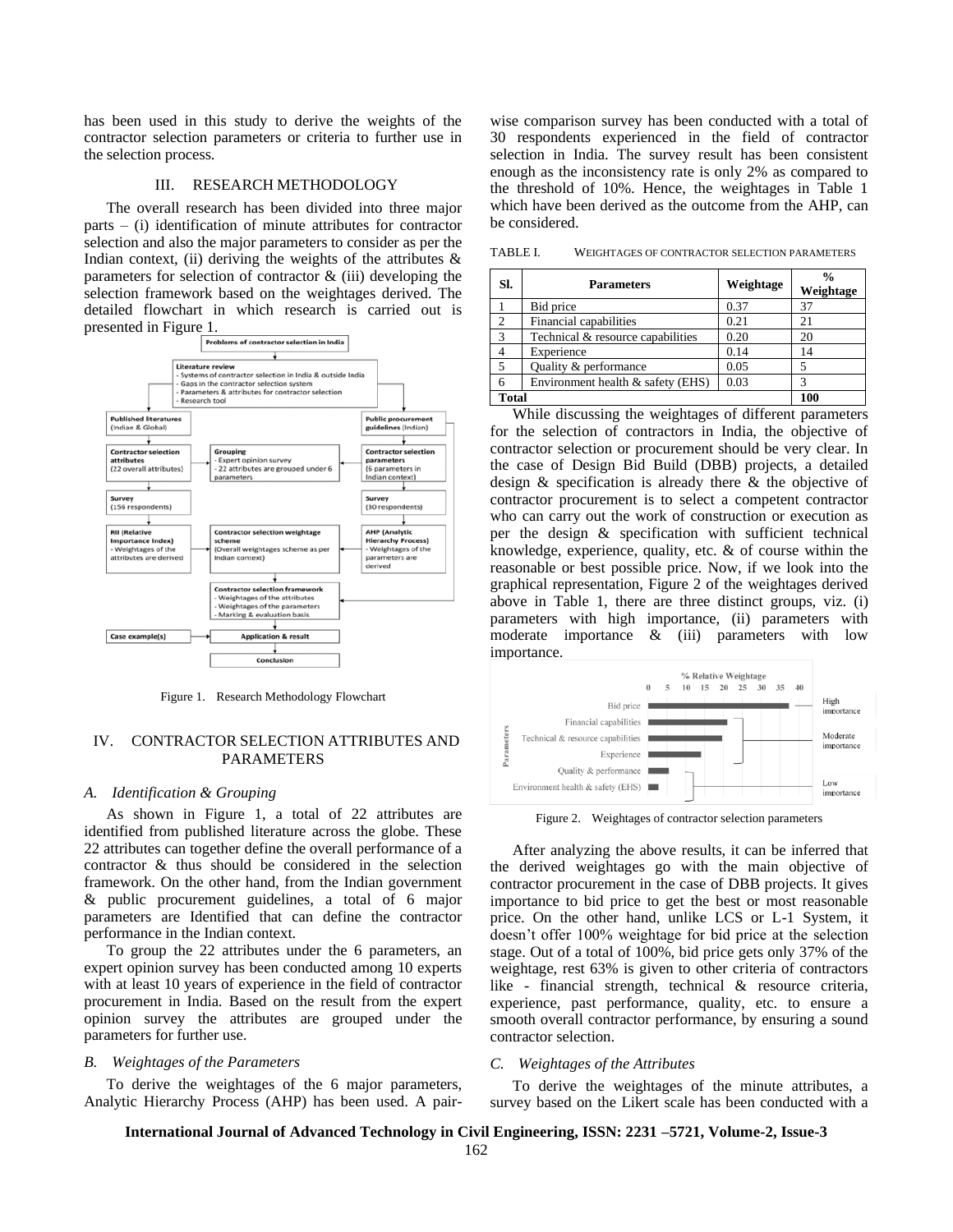sample size of 156. The survey responses are processed to get the Relative Importance Index (RII) of the attributes. The rationalized RIIs are calculated by converting the RII obtained from a survey to yield a total of 100 for a particular parameter.

$$
RII = \frac{\sum_{i=1}^{N} Wi}{N * Wm}
$$

Where,

 $[W_i]$  = ith weightage of the entity, N = number of weightages (here,  $N = 156$ ),  $Wm =$  maximum possible weightage  $RII \% = RII * 100$ 

#### *D. Overall Weightage Scheme*

The overall weightages scheme refers to the overall list of 22 attributes grouped under 6 parameters along with their weightages as furnished below in Table 2.

TABLE II. OVERALL WEIGHTAGE SCHEME OF PARAMETERS & **ATTRIBUTES** 

| SI. | Attributes grouped under the parameters               | % Weightage |  |  |  |
|-----|-------------------------------------------------------|-------------|--|--|--|
|     | Parameter - 1: Bid price                              | 37          |  |  |  |
| 1   | Tender price and estimates                            | 100         |  |  |  |
|     | Parameter - 2: Financial capabilities                 | 21          |  |  |  |
| 2   | Profitability                                         | 22          |  |  |  |
| 3   | Yearly turnover                                       | 28          |  |  |  |
| 4   | Ongoing financial penalty                             | 23          |  |  |  |
| 5   | Financial soundness                                   | 27          |  |  |  |
|     | Parameter - 3: Technical & resource capabilities      | 20          |  |  |  |
| 6   | <b>Current</b> commitments                            | 28          |  |  |  |
| 7   | Knowledge of particular construction method           | 21          |  |  |  |
| 8   | Availability of staff                                 | 27          |  |  |  |
| 9   | Plant & equipment                                     | 24          |  |  |  |
|     | Parameter - 4: Experience                             | 14          |  |  |  |
|     | 10 Project manager's experience in similar project(s) | 17          |  |  |  |
| 11  | Size of past project completed                        | 22          |  |  |  |
|     | 12 Experience of working on similar projects          | 23          |  |  |  |
| 13  | Age in business                                       | 19          |  |  |  |
|     | 14 Experience in local area                           | 19          |  |  |  |
|     | Parameter - 5: Quality & performance                  | 5           |  |  |  |
| 15  | Past record of conflict and disputes                  | 27          |  |  |  |
|     | 16 Projects completed on time                         | 26          |  |  |  |
| 17  | Projects completed on budget                          | 25          |  |  |  |
|     | 18 Blacklisting in past projects                      | 23          |  |  |  |
|     | Parameter - 6: Environment health & safety (EHS)      | 3           |  |  |  |
|     | 19 Experience modification rating (EMR)               | 27          |  |  |  |

| SI. | Attributes grouped under the parameters               | % Weightage |  |  |  |
|-----|-------------------------------------------------------|-------------|--|--|--|
|     | 20 Health and safety records                          | 26          |  |  |  |
|     | 21 Waste disposal $\&$ management during construction | 23          |  |  |  |
|     | 22 Environmental plan during construction             | 24          |  |  |  |

#### V. CASE EXAMPLES

The selection framework has been developed based on the above weightages derived for the contractor selection parameters & attributes. The evaluation scheme has been kept very transparent with as less subjectivity as possible. The framework has been applied to two live projects to get & analyze the results to assess the alternate contractor selection framework developed as part of this study. For comparison purposes, Quality & Cost Based Selection (QCBS) has also been applied to these case examples as sometimes QCBS is considered a better alternative to the Least Cost Selection (LCS). The results are discussed below.

#### *A. Case example – 1*

Result from all the three selection systems viz. (i) the original selection through LCS, (ii) through the developed framework & (iii) applying the QCBS are illustrated below in Table 3 for comparison.

TABLE III. CASE EXAMPLE – 1 - SUMMARIZED RESULTS

|                | Score from the developed framework |                  |                           |                           |            |                          | <b>Result</b> |       |     |      |           |
|----------------|------------------------------------|------------------|---------------------------|---------------------------|------------|--------------------------|---------------|-------|-----|------|-----------|
| Contractor     | Bid value (Cr.)                    | <b>Bid</b> price | capabilities<br>Financial | capabilities<br>Technical | Experience | performance<br>Quality & | <b>EHS</b>    | Total | LCS | QCBS | Framework |
| $\mathbf{1}$   | 82                                 | 30.23            | 16.1                      | 8.57                      | 11.8       | 4.57                     | $\mathbf{0}$  | 71.26 |     | Win  |           |
| 2              | 78                                 | 31.52            | 13.78                     | 8.8                       | 12.75      | 4.78                     | 0             | 71.63 |     |      |           |
| $\overline{3}$ | 67                                 | 37               | 11.32                     | 6.48                      | 8.14       | 3.17                     | $\bf{0}$      | 66.1  | Win |      |           |
| $\overline{4}$ | 88                                 | 28.01            | 16.1                      | 10.7                      | 10.39      | 3.85                     | 0             | 69.05 |     |      |           |
| 5              | 78.6                               | 31.54            | 14.49                     | 9.36                      | 11.68      | 4.75                     | $\bf{0}$      | 71.82 |     |      | Win       |
| 6              | 74                                 | 33.5             | 12.59                     | 8.4                       | 6.26       | 3.13                     | 0             | 63.89 |     |      |           |

(i) as per selection through LCS Contractor  $-3$  should be the winner, (ii) As per selection thorough QCBS Contractor  $-1$  should be the winner, whereas, (iii) as per selection through the developed framework Contractor – 5 should be the winner. From the numerical data, it can be inferred result from LCS is not suitable as Contractor  $-3$  has got a very less overall score & thus the likely performance will be considered poor. On the other hand, Contractor  $-1$  has got a higher overall score, but the bid value is quite high (22.4%). Therefore, it can be inferred that QCBS doesn't give a suitable result & the performance-cost trade-off is inefficient. Finally, Contractor – 5 has got the highest overall score  $\&$ the bid price is only 17.3% higher. Therefore, the developed framework is giving the most efficient result.

As discussed, after applying the developed contractor selection model to this project, Contractor  $-5$  comes out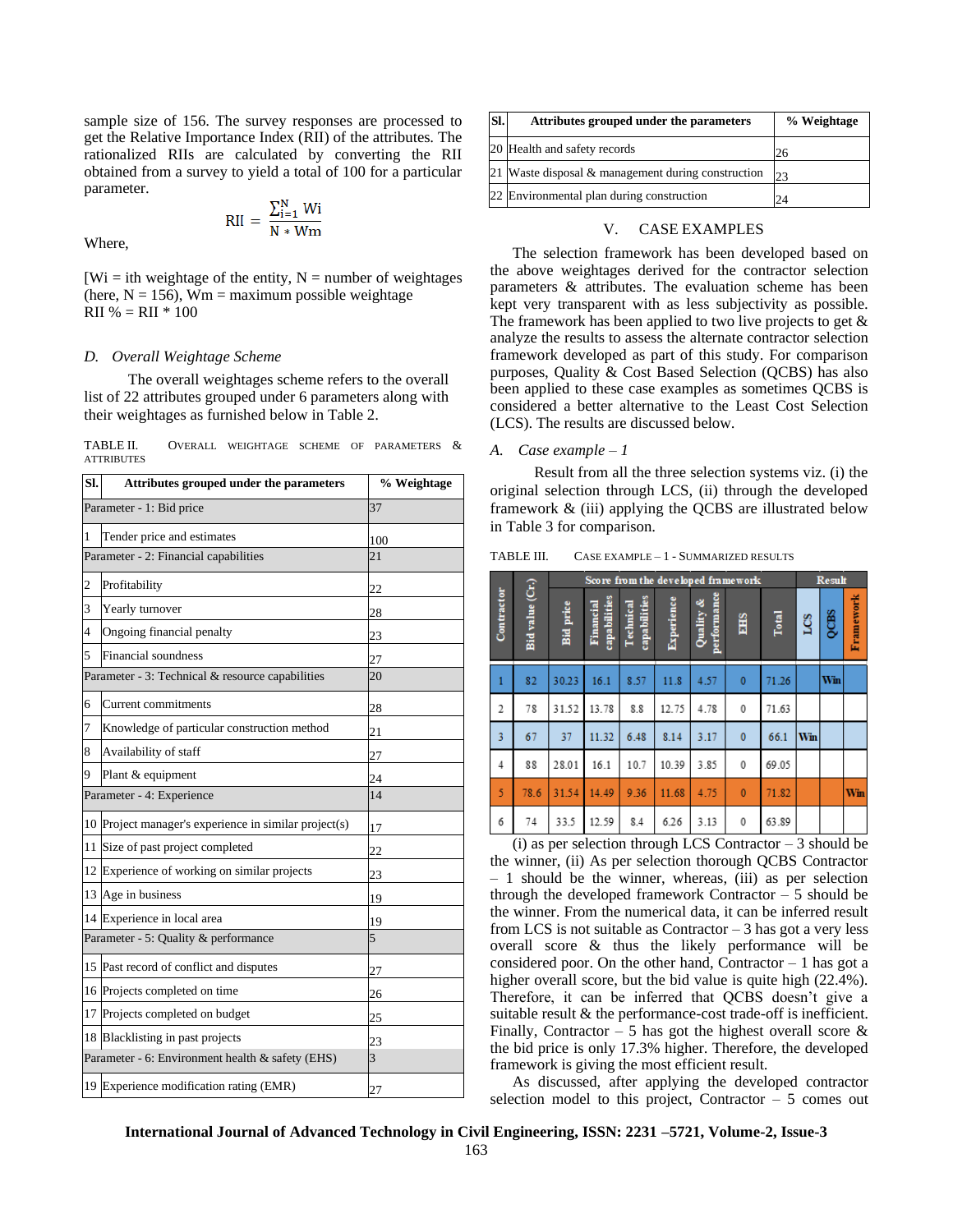with the highest overall score & hence, should be awarded the work. Now, to assess the efficiency of the developed framework, this study emphasizes the problems & their likely cause during the contraction of this project. The likely chances of these problems getting reduced after using the contractor selection framework are then analyzed. The following major problems were found during the construction, the likely cause of the contractor selection is presented in Table 4.

TABLE IV. CASE EXAMPLE - 1 CONTRACTOR RELATED PROBLEMS

| SI.            | Problem                            | Likely cause                  |  |  |  |  |
|----------------|------------------------------------|-------------------------------|--|--|--|--|
| 1              | The project was delayed by         | Quality & performance.        |  |  |  |  |
|                | approx. 9 months (approx. 37%).    |                               |  |  |  |  |
| $\mathfrak{2}$ | Cost overrun of approx. 7 Cr.      | Quality & performance.        |  |  |  |  |
|                | (approx. 11%).                     |                               |  |  |  |  |
| 3              | The client has<br>consult<br>to    | Technical &<br>resource       |  |  |  |  |
|                | separately for<br>project          | capabilities. Can be a result |  |  |  |  |
|                | management/ monitoring as the      | of less availability of key   |  |  |  |  |
|                | contractor was not competent.      | staff.                        |  |  |  |  |
| $\overline{4}$ | In some cases, the client arranged | Technical &<br>resource       |  |  |  |  |
|                | for some of the heavy equipment.   | capabilities. Can be a result |  |  |  |  |
|                |                                    | of a lower equipment          |  |  |  |  |
|                |                                    | capability.                   |  |  |  |  |

Therefore, the problems are likely to be caused mainly due to (i) low technical & resource capabilities & (ii) poor quality & performance of the contractor selected (Contractor  $-3$ ).

Now, if we see the summarized result in Table 3 from the framework, Contractor  $-5$  with the overall highest score has got (i) 2nd highest score in the technical & resource capabilities & (ii) 2nd highest score in the quality & performance. Whereas originally selected Contractor – 3 has got (i) lowest in the technical  $\&$  resource capabilities  $\&$  (ii) 2nd lowest in the quality & performance. Apart from that, Contractor – 5 has got a much higher score in other parameters compared to Contractor  $-3$ . Therefore, it can be inferred that in this case, selection using this developed framework can address the gap in the selection system.

#### *B. Case example – 2*

Result from all the three selection systems viz. (i) the original selection through LCS, (ii) through the developed framework & (iii) applying the QCBS are illustrated in Table 5 for comparison.

 $(i)$  as per selection through LCS Contractor  $-4$  should be the winner, (ii) As per selection thorough QCBS Contractor  $-1$  should be the winner, whereas, (iii) as per selection through the developed framework Contractor – 6 should be the winner. From the numerical data, it can be inferred result from LCS is not suitable as Contractor  $-4$  has got very less overall score & thus the likely performance will be considered poor. On the other hand, Contractor  $-1$  has got a higher overall score, but the bid value is quite high (8.5%). Therefore, it can be inferred that QCBS doesn't give a suitable result  $&$  the performance-cost trade-off is inefficient. Finally, Contractor – 6 has got the highest overall score  $\&$ the bid price is only 7.4%. Therefore, the developed framework is giving the most efficient result. Not only that,

Contractor  $-1$ 's overall score is not much above the score of Contractor  $-4$ .

TABLE V. CASE EXAMPLE –2 - SUMMARIZED RESULTS

|                |                           |                  |                           |                           | Score from the developed framework<br><b>Result</b> |                             |                  |       |            |      |           |
|----------------|---------------------------|------------------|---------------------------|---------------------------|-----------------------------------------------------|-----------------------------|------------------|-------|------------|------|-----------|
| Contractor     | value (Cr.)<br><b>Bid</b> | <b>Bid</b> price | capabilities<br>Financial | capabilities<br>Technical | Experience                                          | performance<br>శ<br>Quality | <b>SH3</b>       | Total | <b>SOT</b> | QCBS | Framework |
| 1              | 421                       | 34.1             | 15.67                     | 9.75                      | 12.26                                               | 4.74                        | $\overline{0}$   | 76.52 |            | Win  |           |
| 2              | 478                       | 30.03            | 15.81                     | 9.99                      | 10.2                                                | 4.17                        | $\boldsymbol{0}$ | 70.2  |            |      |           |
| 3              | 407                       | 35.27            | 14.8                      | 8.98                      | 9.43                                                | 4.74                        | $\boldsymbol{0}$ | 73.22 |            |      |           |
| $\overline{4}$ | 388                       | 37               | 13.5                      | 9                         | 5.6                                                 | 3.28                        | $\mathbf{0}$     | 68.38 | Win        |      |           |
| 5              | 392                       | 36.62            | 13.99                     | 9.02                      | 8.68                                                | 3.86                        | $\boldsymbol{0}$ | 72.17 |            |      |           |
| 6              | 417                       | 34.43            | 15.97                     | 9.77                      | 12.47                                               | 4.69                        | $\overline{0}$   | 77.32 |            |      | Win       |

As discussed, after applying the developed contractor selection model to this project, Contractor  $-6$  comes out with the highest overall score & hence, should be awarded the work. Now, to assess the efficiency of the developed framework, this study emphasizes the problems & their like cause during the contraction of this project. The likely chances of these problems getting reduced after using the contractor selection framework are then analyzed. The following major problems were found during the construction, the likely cause of the contractor selection is presented in Table 6.

TABLE VI. CASE EXAMPLE - 2 CONTRACTOR RELATED PROBLEMS

| SI.            | Problem                           | <b>Likely cause</b>          |  |  |  |
|----------------|-----------------------------------|------------------------------|--|--|--|
| $-1$           | The client had paid some advance  | Financial capabilities. Poor |  |  |  |
|                | payment(s) during<br>the          | liquidity,<br>cash flow,     |  |  |  |
|                | construction to maintain the pace | turnover, etc.               |  |  |  |
| $\overline{2}$ | The client had to sublet part of  | Experience.<br>Poor          |  |  |  |
|                | the work related to machine       | experience & technical       |  |  |  |
|                | foundations & VDF flooring to     | knowledge in relevant        |  |  |  |
|                | specialized contractor/<br>$sub-$ | works.                       |  |  |  |
|                | contractor                        |                              |  |  |  |
| $\mathcal{R}$  | Several construction defects get  | &<br>Poor<br>quality         |  |  |  |
|                | aggravated due to the warm $\&$   | performance                  |  |  |  |
|                | humid climate of Orissa.          |                              |  |  |  |

Therefore, the problems are like to be caused mainly for (i) low financial capabilities, (ii) poor experience, (iii) low technical  $\&$  resource capabilities  $\&$  (iv) poor quality  $\&$ performance of the contractor selected (Contractor  $-4$ ).

Now, if we see the summarized result from the framework in Table 5, Contractor – 6 with the overall highest score has got (i) highest score in the financial capabilities, (ii) highest score in the experience, (iii) 2d highest in the technical & resource capabilities & (iv) 2nd highest in the quality & performance. Whereas, originally selected Contractor  $-4$  has got (i) lowest in the financial capabilities, (ii) lowest in the experience, (iii) 2nd lowest in the technical  $\&$  resource capabilities  $\&$  (iv) lowest in the quality  $\&$  performance. Apart from that Contractor – 6 has got a much higher score in other parameters compared to Contractor  $-4$ . Therefore, it can be inferred that in this case, selection using this developed framework can address the gap in the selection system.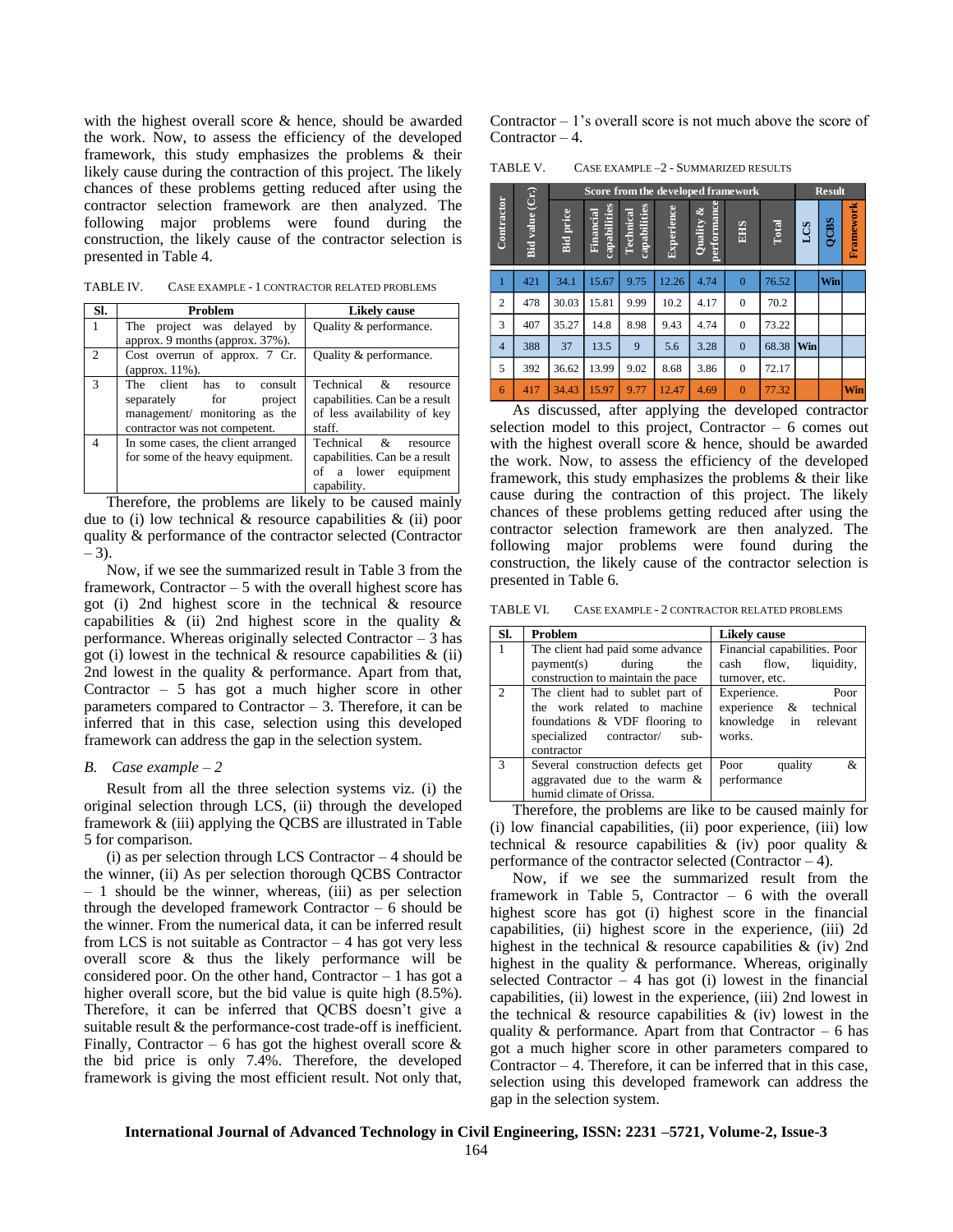#### VI. RESULTS & DISCUSSION

#### *A. Results & analysis*

*1)* Unlike Least Cost Selection (LCS) & Quality & Cost Based Selection (QCBS), the result from the developed framework selects a contractor with a much higher score in individual parameters. For example, in the case of 1st case study, Contractor  $-5$ , the winner with the overall highest score has got (i) 2nd highest score in the technical & resource capabilities  $\&$  (ii) 2nd highest score in the quality & performance. Whereas originally selected Contractor  $-3$ has got (i) lowest in the technical  $\&$  resource capabilities  $\&$ (ii) 2nd lowest in the quality & performance. Apart from that Contractor  $-3$  has got a much higher score in other parameters compared to Contractor  $-1$ . Therefore, it can be inferred that in this case, selection using this developed framework can address the gap in the selection system. In the case of the 2nd case study, Contractor  $-6$ , the winner with the overall highest score has got (i) highest score in the financial capabilities, (ii) highest score in the experience,

(iii) 2d highest in the technical  $\&$  resource capabilities  $\&$ (iv) 2nd highest in the quality & performance. Whereas, originally selected Contractor  $-4$  has got (i) lowest in the financial capabilities, (ii) lowest in the experience, (iii) 2nd lowest in the technical  $\&$  resource capabilities  $\&$  (iv) lowest in the quality  $\&$  performance. Apart from that Contractor – 6 has got a much higher score in other parameters compared to Contractor  $-4$ . This tells us that, selection through the developed framework is much more responsive to the needs of the project & the contractor selected through this framework is likely to deliver much more efficient performance. The results from both the case studies are furnished below in graphical format (Figure 3, Figure 4).The template is designed so that author affiliations are not repeated each time for multiple authors of the same affiliation. Please keep your affiliations as succinct as possible (for example, do not differentiate among departments of the same organization). This template was designed for two affiliations.



Figure 3. Case example – 1 bid price vs individual parameter score



Figure 4. Case example – 2 bid price vs individual parameter score

*2)* The result from LCS is not giving priority to any parameters other than the cost, so in a way, it is compromising the performance of the contractor. On the other hand, QCBS selects a contractor with a comparatively

higher bid price & the overall likely performance assessed from the overall score is lower. Whereas, in the case of selection through the developed framework, it gives the most optimum result with the highest overall score &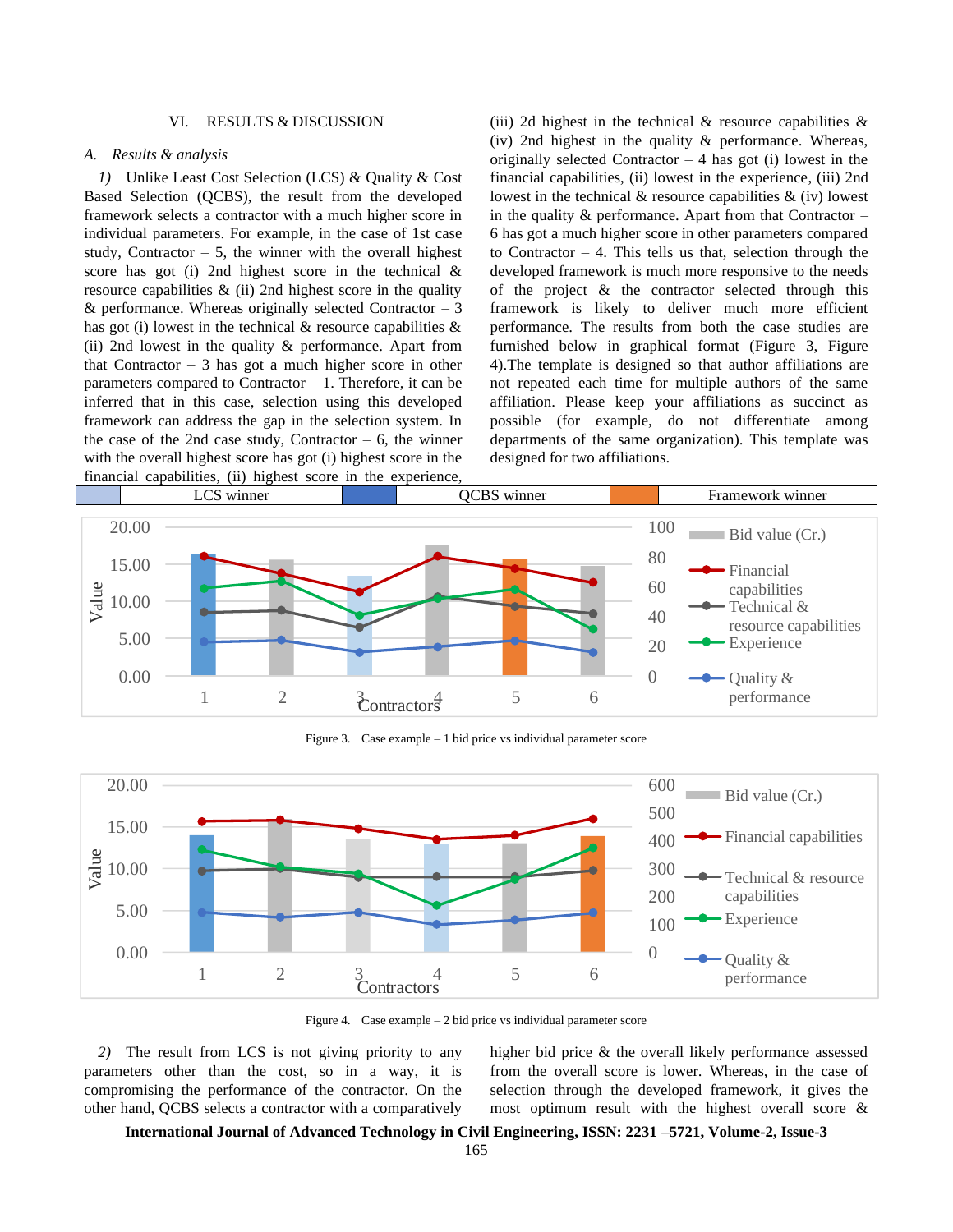reasonable bid price. For example, in the 1st case study, Contractor  $-1$ , selected through QCBS has got a higher overall score, but the bid value is quite high (22.4%) compared to the previous selection through LCS, whereas, Contractor  $-5$ , selected through the framework has got the highest overall score & the bid price is only 17.3% more compared to the original selection through LCS. Similarly,

in the 2nd case study, Contractor  $-1$ , selected through QCBS, has got a higher overall score, but the bid value is quite high  $(8.51\%)$ , whereas, Contractor – 5 has got the highest overall score & the bid price is only 7.47% higher compared to the original selection through LCS. The results from both the case studies are furnished below in graphical format (Figure 5, Figure 6).



Figure 5. Case example – 1 total score vs % increase in bid price



Figure 6. Case Example – 2 total score vs % increase in bid price



Figure 7. Case example – 1 bid price vs total score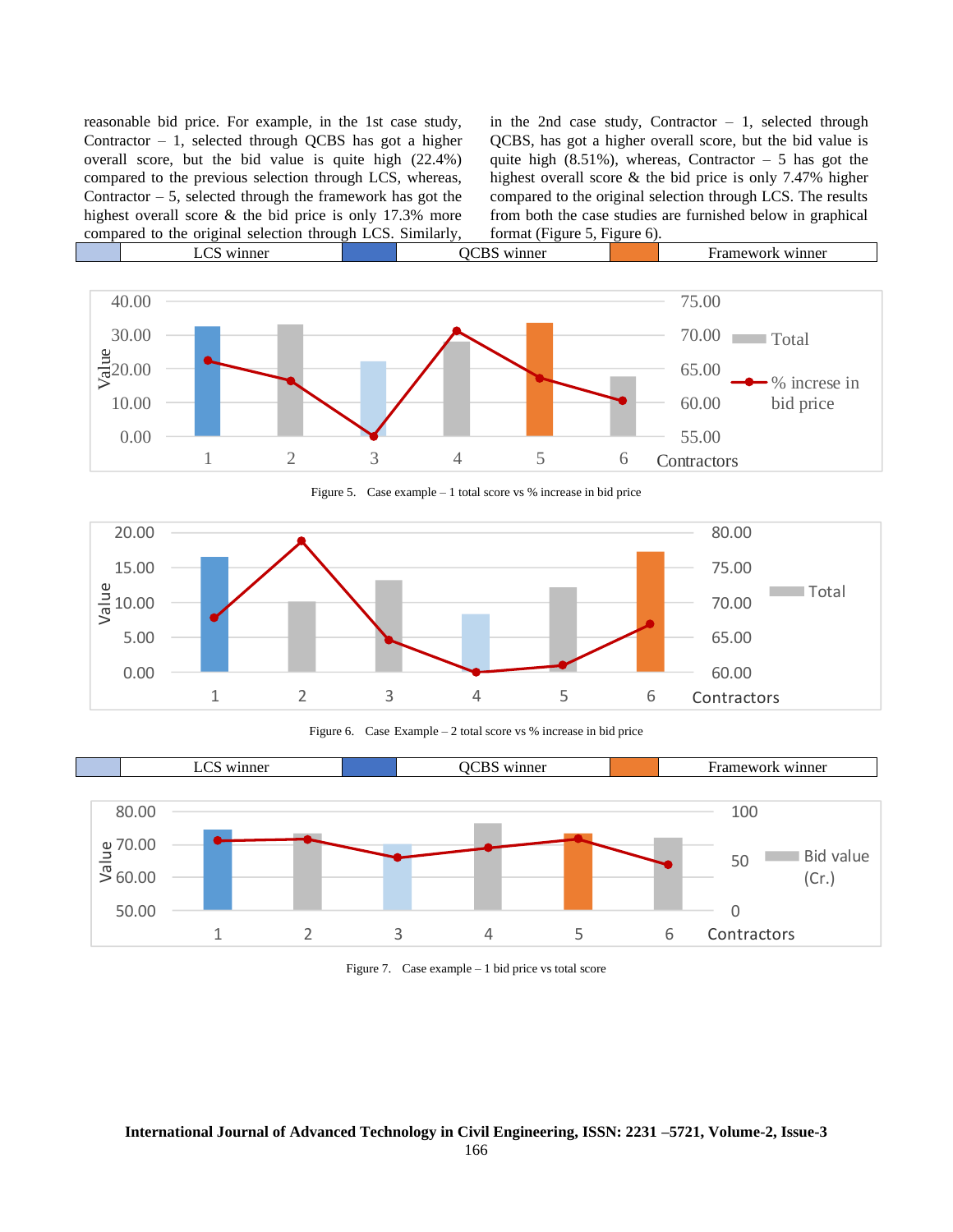

Figure 8. Case example – 2 bid price vs total score

*3)* Now the most important & evident trend that can be observed is that in both the cases considered here, the overall score of a contractor, which is also an indicator of the likely performance is going much below if the selection is based on the least cost selection (LCS). In both, cases, the contractor selected through LCS was 2nd lowest & lowest respectively when the overall score is considered. Whereas, selection through the developed framework is giving the most efficient result by selecting the contractor with the highest overall score i.e. likely higher or most optimum performance. The results from both the case studies are furnished below in graphical formats (Figure 7, Figure 8).

#### *B. Inference*

Therefore, from the result  $\&$  discussion, the following can be inferred.

*1)* The developed framework is giving much better & efficient results compared to LCS & also QCBS. The contractor selected through this framework has much higher scores in individual parameters & also a maximum overall score to ensure the best project performance.

*2)* Performance & cost trade-off is also reasonable through this framework. Therefore, the selection of optimum performance for the best possible cost is achieved through it. So the framework is satisfying the need for Value for Money (VfM) & also goes with one of the main agendas of Design Bid Build (DBB) projects, reasonable cost.

*3)* This framework considers an exhaustive list of attributes to score the contractor so the evaluation is more complete. In addition, the attributes are grouped into some parameters, which helps the evaluator to evaluate the contractor based on minute areas of expertise & decide accordingly.

#### *C. Future Scope of Work*

At the end of any study, the future scope of the study should be stated. The author finds the following as the scope of future work or study.

*1)* In this study, traditional AHP has been used to derive specific weightages for the parameters based on their relative importance & interrelations. But, sometimes specific weightages may not be applicable in practical use as it lacks flexibility. Also, the evaluation team will be happy to have some flexibility in deciding the relevant weightage suitable for a particular project. Therefore, a weightage range seems to be a better alternative. But, finding a weightage range is much tedious & requires much extensive interview, which was not feasible for this particular study & can be considered as a future scope to explore.

*2)* One other thing that the study restricts itself to is the behavior of the contractor selection problem. To comply with the characteristics of the contractor selection systems prevailing in India, this study also considers the linear behavior of individual parameters & attributes in the selection of a contractor. However, if necessary non-linear behavior can also be considered & accordingly the result can then be derived to see the impact of various parameters & attributes on the performance & selection of contractors.

*3)* This study has focused only on DBB (Design Bid Build) type projects. The attributes, parameters & weightages are thus based on that consideration. However, as an extension to this study, other project types can be explored the framework can be modified accordingly.

#### VII. CONCLUSION

After all, the discussion above it can be concluded that the developed framework responded absolutely to the need for contractor selection in India. It gives the most optimum result within a reasonable bid price & at the same time maximizes the performance of the contractor selected, by considering multiple parameters.

As stated at the beginning of this paper, the aim was to develop a multi-criteria framework for the selection of a contractor. The framework solved the purpose & achieved the aim. It considers multiple parameters along with bid price to select a contractor. As explained & analyzed in the case studies, the framework gives much better results compared to LCS & even OCBS, which is sometimes considered an alternative to the LCS. The likely performance of the contractor selected through this framework is also very high as explained above. At the same time, it offers a reasonable price which is the main objective of contractor selection in the case of Design Bid Build (DBB) projects.